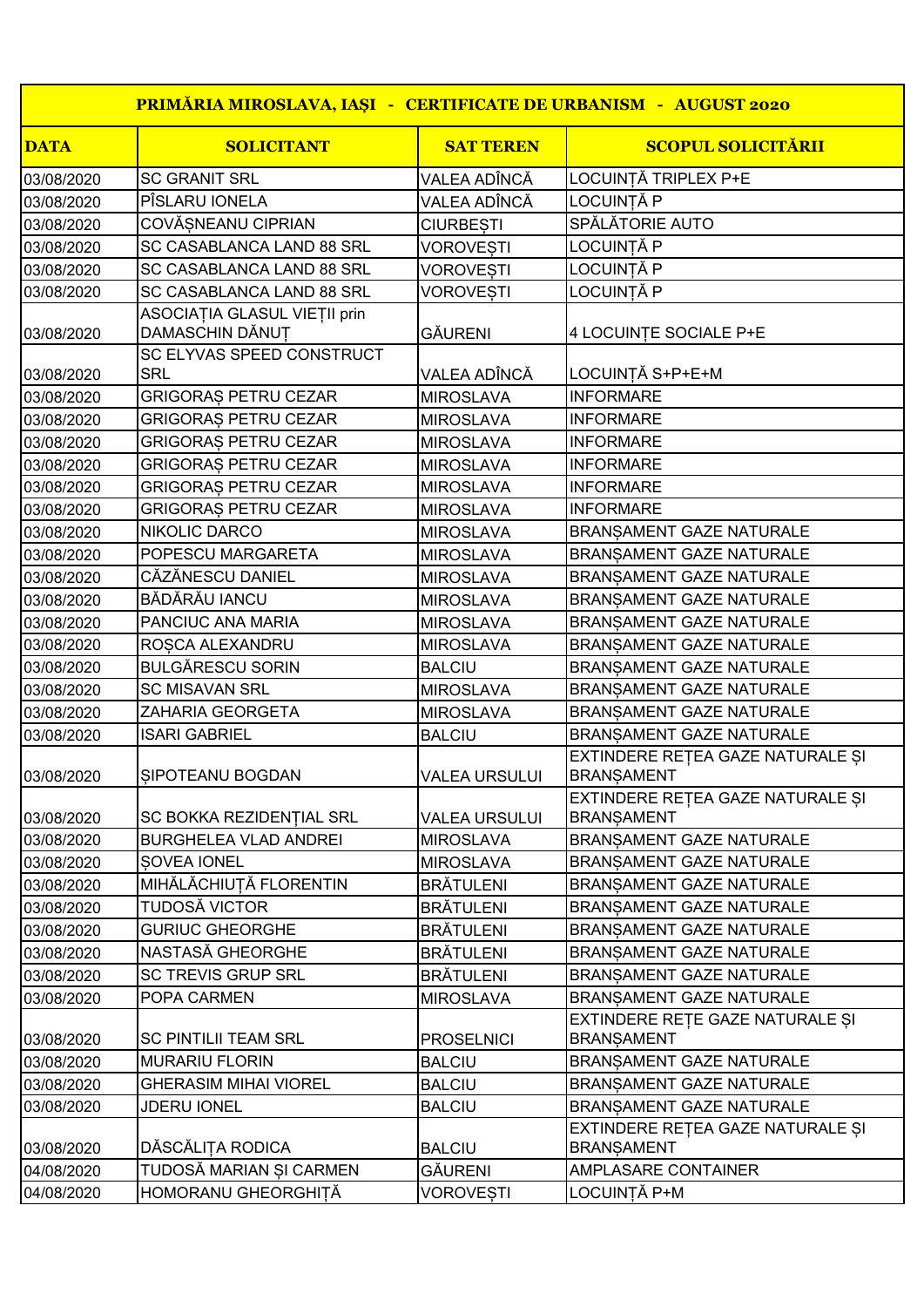|                          |                                                          |                                      | <b>ALIPIRE TEREN</b>                       |
|--------------------------|----------------------------------------------------------|--------------------------------------|--------------------------------------------|
| 04/08/2020               | CIOBANU ELENA VIORICA<br><b>EPURE RADU</b>               | VALEA URSULUI                        | LOCUINȚĂ D+P                               |
| 04/08/2020               | COBZARIU ANGELICA ȘI IULIAN                              | <b>MIROSLAVA</b>                     | LOCUINȚĂ P+M                               |
| 04/08/2020<br>04/08/2020 | <b>ILIE RADU GABRIEL</b>                                 | <b>VOROVESTI</b><br><b>HORPAZ</b>    | LOCUINȚĂ P+M                               |
| 04/08/2020               | <b>ENACHE PAUL</b>                                       | VALEA ADÎNCĂ                         | <b>DEZMEMBRARE TEREN</b>                   |
|                          | <b>SC OTRANER SRL</b>                                    | VALEA ADÎNCĂ                         | <b>INCUBATOR AFACERI S+P+E</b>             |
| 05/08/2020<br>05/08/2020 | <b>SC AUTOMATIC INVEST SRL</b>                           | <b>BRĂTULENI</b>                     | CENTRU TRANSFER TEHNOLOGIC P+E             |
| 05/08/2020               | <b>RUSU NICOLAE</b>                                      | VALEA ADÎNCĂ                         | LOCUINȚĂ P                                 |
| 05/08/2020               | SC CAT CONSTRUCT GRUP SRL                                | <b>HORPAZ</b>                        | <b>INFORMARE</b>                           |
| 05/08/2020               | SOLDĂNESCU MIHAI                                         | <b>MIROSLAVA</b>                     | <b>DEZMEMBRARE TEREN</b>                   |
| 05/08/2020               | <b>MIHALACHE CRISTINEL</b>                               | VALEA ADÎNCĂ                         | <b>PIZZERIE</b>                            |
| 06/08/2020               | <b>MIHAI VASILICA</b>                                    | <b>MIROSLAVA</b>                     | LOCUINȚĂ P+M                               |
|                          | <b>SC HELP FLUX SRL</b>                                  | <b>BRÄTULENI</b>                     | <b>INFORMARE</b>                           |
| 06/08/2020               | SC HELP FLUX SRL                                         |                                      | <b>INFORMARE</b>                           |
| 06/08/2020               | <b>CIUHAN MARICEL</b>                                    | <b>BRĂTULENI</b><br>VALEA ADÎNCĂ     | <b>DEZMEMBRARE TEREN</b>                   |
| 06/08/2020               |                                                          | VALEA ADÎNCĂ                         |                                            |
| 06/08/2020               | SC ABACA 3 DESIGN SRL                                    |                                      | DEZMEMBRARE TEREN                          |
| 06/08/2020               | <b>TIMOFTE CRISTIAN</b><br><b>SC BCC TRIO INVEST SRL</b> | <b>VOROVESTI</b>                     | <b>DEZMEMBRARE TEREN</b>                   |
| 06/08/2020               | <b>SC BCC TRIO INVEST SRL</b>                            | <b>MIROSLAVA</b>                     | LOCUINȚĂ DUPLEX P+E                        |
| 06/08/2020               | <b>SC BCC TRIO INVEST SRL</b>                            | <b>MIROSLAVA</b>                     | LOCUINȚĂ DUPLEX P+E<br>LOCUINȚĂ DUPLEX P+E |
| 06/08/2020               | ERNILĂ VICTOR                                            | <b>MIROSLAVA</b>                     | <b>DEZMEMBRARE TEREN</b>                   |
| 06/08/2020<br>10/08/2020 | <b>SC NOVALIS SRL</b>                                    | <b>BALCIU</b><br>VALEA ADÎNCĂ        | 3 LOCUINTE COLECTIVE P+2E                  |
|                          | <b>ALISTAR</b>                                           |                                      | <b>EXTINDERE LOCUINTĂ</b>                  |
| 10/08/2020<br>10/08/2020 | <b>IACOBUTĂ IOAN</b>                                     | <b>HORPAZ</b><br><b>HORPAZ</b>       | LOCUINȚĂ P                                 |
|                          | VRĂSNEAG SORIN                                           | <b>MIROSLAVA</b>                     | LOCUINȚĂ DUPLEX P+E                        |
| 10/08/2020<br>10/08/2020 | KASAL ISABELA                                            | <b>PROSELNICI</b>                    | LOCUINȚĂ D+P                               |
| 10/08/2020               | <b>ATASIEI IONELA</b>                                    | <b>CORNESTI</b>                      | <b>ALIPIRE TEREN</b>                       |
|                          | PURUSNIUC DUMITRU                                        |                                      | LOCUINȚĂ P                                 |
| 10/08/2020<br>10/08/2020 | ATANASOF VIORICA                                         | <b>MIROSLAVA</b><br><b>VOROVESTI</b> | LOCUINȚĂ D+P+E                             |
|                          |                                                          |                                      | ALIMENTARE CU ENERGIE ELECTRICĂ            |
| 06/08/2020               | <b>SC DUR CONSTRUCT ICD SRL</b>                          | VALEA ADÎNCĂ                         | LOCUINȚĂ COLECTIVĂ                         |
| 11/08/2020               | POSTOLACHE SĂNDEL                                        | <b>CIURBESTI</b>                     | ÎMPREJMUIRE TEREN                          |
|                          | TOMA CARMEN ELENA ȘI CĂTĂLIN                             |                                      |                                            |
| 11/08/2020               | VASILE                                                   | VALEA ADÎNCĂ                         | <b>DEZMEMBRARE TEREN</b>                   |
| 11/08/2020               | <b>BUTULUC VASILE</b>                                    | <b>BALCIU</b>                        | DEZMEMBRARE TEREN                          |
| 11/08/2020               | PALAGHIA CĂTĂLIN                                         | VALEA ADÎNCĂ                         | LOCUINȚĂ P                                 |
|                          |                                                          |                                      | INTRARE IN LEGALITATE LOCUINȚĂ             |
| 11/08/2020               | SC BCC TRIO INVEST SRL                                   | <b>MIROSLAVA</b>                     | DUPLEX P+E                                 |
| 11/08/2020               | <b>NEICU GABRIEL</b>                                     | <b>MIROSLAVA</b>                     | <b>GARAJ</b>                               |
| 11/08/2020               | TANASĂ ȘTEFAN                                            | VALEA ADÎNCĂ                         | <b>INFORMARE</b>                           |
| 11/08/2020               | <b>SC LOREDA PLUS</b>                                    | <b>MIROSLAVA</b>                     | DEZMEMBRARE TEREN                          |
| 11/08/2020               | <b>MAFTEI POMPILIU</b>                                   | <b>BALCIU</b>                        | DEZMEMBRARE TEREN                          |
| 11/08/2020               | SC AMERICAN ECO HOMES SRL                                | VALEA ADÎNCĂ                         | DEZMEMBRARE TEREN                          |
| 11/08/2020               | ARDELEANU MIHAELA                                        | VALEA ADÎNCĂ                         | LOCUINȚĂ P                                 |
| 11/08/2020               | VERDES MIHAI ȘI VERONIA                                  | VOROVEȘTI                            | LOCUINȚĂ P                                 |
| 11/08/2020               | ESANU LILIANA ȘI DANIEL                                  | <b>MIROSLAVA</b>                     | LOCUINȚĂ D+P                               |
| 11/08/2020               | BRĂESCU BOGDAN                                           | <b>MIROSLAVA</b>                     | LOCUINȚĂ DUPLEX P+E                        |
| 12/08/2020               | MEREUTĂ MARIANA                                          | VOROVEȘTI                            | LOCUINȚĂ S+P+M                             |
| 12/08/2020               | BONTAȘ FĂNICĂ                                            | <b>HORPAZ</b>                        | <b>ALIPIRE TEREN</b>                       |
| 12/08/2020               | POPA STEFĂNIȚA                                           | VALEA ADÎNCĂ                         | LOCUINȚĂ S+P+E+M                           |
| 12/08/2020               | RĂȚCANU ALEXANDRU                                        | <b>VOROVESTI</b>                     | LOCUINȚĂ P                                 |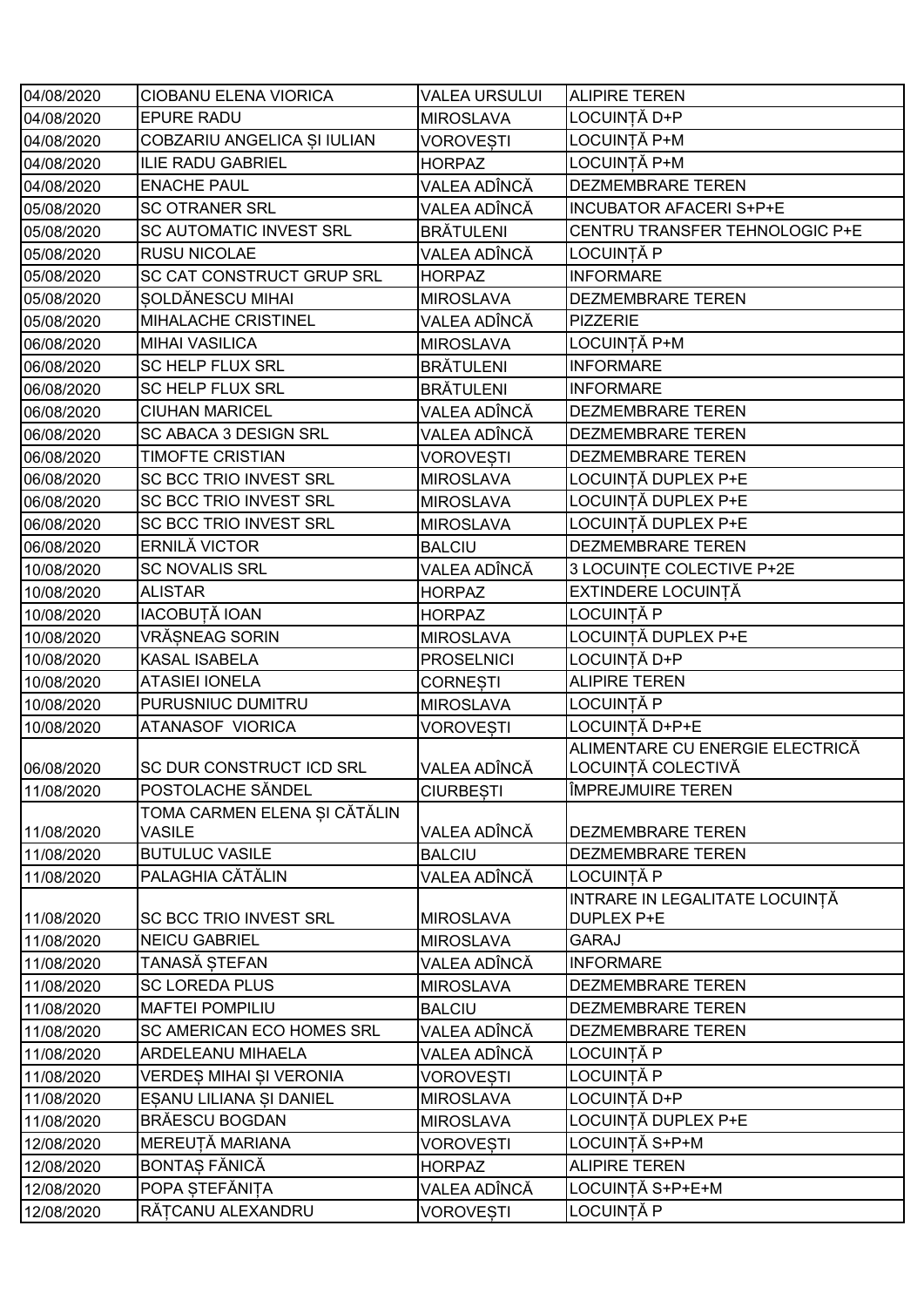| 12/08/2020  | <b>VOINESCU GHEORGHE</b>          | <b>BALCIU</b>        | <b>DEZMEMBRARE TEREN</b>         |
|-------------|-----------------------------------|----------------------|----------------------------------|
| 12/08/2020  | <b>TIMOFTE SILVIA</b>             | <b>CIURBESTI</b>     | BRANSAMENT GAZE NATURALE         |
| 12/08/2020  | <b>MARIN ALEXANDRU</b>            | <b>CIURBESTI</b>     | BRANSAMENT GAZE NATURALE         |
| 12/08/2020  | <b>OJOG MIHAELA</b>               | <b>MIROSLAVA</b>     | BRANSAMENT GAZE NATURALE         |
| 12/08/2020  | ANDREI DUMITRU                    | <b>MIROSLAVA</b>     | BRANSAMENT GAZE NATURALE         |
| 12/08/2020  | OLOERIU LENUȚA                    | <b>BALCIU</b>        | BRANSAMENT GAZE NATURALE         |
| 13/08/2020  | SFARGHIU NICOLAE                  | <b>BALCIU</b>        | BRANSAMENT GAZE NATURALE         |
| 13/08/2020  | <b>OPRICA PAUL VIOREL</b>         | <b>URICANI</b>       | <b>ALIPIRE TEREN</b>             |
| 13/08/2020  | <b>SC IGOLA SRL</b>               | <b>VALEA URSULUI</b> | <b>ALIPIRE TEREN</b>             |
| 13/08/2020  | <b>PANAITE NICUSOR</b>            | <b>VALEA URSULUI</b> | <b>BRANSAMENT GAZE NATURALE</b>  |
| 13/08/2020  | ROMANIUC ROBERT                   | <b>MIROSLAVA</b>     | BRANSAMENT GAZE NATURALE         |
| 13/08/2020  | MOROSANU RĂZVAN                   | <b>CORNESTI</b>      | BRANSAMENT GAZE NATURALE         |
| 13/08/2020  | <b>DAMIAN MIHAELA</b>             | <b>CORNESTI</b>      | BRANSAMENT GAZE NATURALE         |
| 13/09/2020  | PRICOP ADRIAN                     | <b>MIROSLAVA</b>     | BRANSAMENT GAZE NATURALE         |
| 13/08/2020  | PATRASCU GEORGE                   | VALEA ADÎNCĂ         | LOCUINȚĂ P+E+M                   |
| 13/08/2020  | NICULAE-GRIGORESCU CĂTĂLIN        | <b>MIROSLAVA</b>     | BRANSAMENT GAZE NATURALE         |
| 13/08/2020  | <b>JDERU VIOREL</b>               | <b>MIROSLAVA</b>     | BRANSAMENT GAZE NATURALE         |
| 13/*08/2020 | <b>CIORNOHAC MIHAI</b>            | <b>VALEA URSULUI</b> | BRANSAMENT GAZE NATURALE         |
| 13/08/2020  | <b>SCÂNTEI MIHAI</b>              | <b>MIROSLAVA</b>     | BRANSAMENT GAZE NATURALE         |
| 14/08/2020  | <b>SC GLOBAL IDL SRL</b>          | VALEA ADÎNCĂ         | DEZMEMBRARE TEREN                |
| 14/08/2020  | SC LA PRINCIPE GROUP SRL          | <b>VOROVESTI</b>     | DEZMEMBRARE TEREN                |
| 14/08/2020  | <b>SC CORPEX SRL</b>              | <b>BRĂTULENI</b>     | <b>HALĂ PRODUCȚIE</b>            |
| 14/08/2020  | PANAINTE IONUT                    | VALEA ADÎNCĂ         | LOCUINȚĂ P+E                     |
| 14/08/2020  | <b>TUTU IULIAN</b>                | <b>BALCIU</b>        | LOCUINȚĂ P                       |
| 14/08/2020  | SC DELGAZ GRID SA                 | <b>URICANI</b>       | EXTINDERE RETEA ELECTRICĂ        |
| 14/08/2020  | CUSUTURĂ CORNELIU                 | <b>MIROSLAVA</b>     | LOCUINȚĂ P+E                     |
| 14/08/2020  | CUSUTURĂ CORNELIU                 | <b>MIROSLAVA</b>     | LOCUINȚĂ P+E                     |
| 14/08/2020  | CUSUTURĂ CORNELIU                 | <b>MIROSLAVA</b>     | LOCUINȚĂ P+E                     |
| 14/08/2020  | CUSUTURĂ CORNELIU                 | <b>MIROSLAVA</b>     | LOCUINȚĂ P+E                     |
| 14/08/2020  | CUSUTURĂ CORNELIU                 | <b>MIROSLAVA</b>     | LOCUINȚĂ P+E                     |
| 30/07/2020  | <b>SC IMPERIA DEVELOPMENT SRL</b> | <b>MIROSLAVA</b>     | <b>SUPERMARKET</b>               |
| 17/08/2020  | SC IULIUS REAL ESTATE SRL         | <b>MIROSLAVA</b>     | <b>SUPERMARKET</b>               |
| 17/08/2020  | <b>ANDRIESCU RALUCA</b>           | <b>MIROSLAVA</b>     | BRANSAMENT GAZE NATURALE         |
| 17/08/2020  | <b>SPIRIDON GHEORGHE</b>          | <b>MIROSLAVA</b>     | BRANSAMENT GAZE NATURALE         |
| 17/08/2020  | <b>ROMAN MIRCEA</b>               | <b>MIROSLAVA</b>     | BRANSAMENT GAZE NATURALE         |
| 17/08/2020  | <b>ROMAN MIRCEA</b>               | <b>MIROSLAVA</b>     | BRANSAMENT GAZE NATURALE         |
| 17/08/2020  | <b>GRIGORIU CRISTIAN</b>          | <b>BRĂTULENI</b>     | BRANSAMENT GAZE NATURALE         |
| 17/08/2020  | <b>HORHOGEA MIHAIL</b>            | <b>VOROVESTI</b>     | BRANSAMENT GAZE NATURALE         |
| 17/08/2020  | <b>TEODORESCU ANDREEA</b>         | VOROVESTI            | BRANSAMENT GAZE NATURALE         |
| 17/08/2020  | <b>STOLERU CRISTIAN</b>           | <b>BALCIU</b>        | <b>BRANSAMENT GAZE NATURALE</b>  |
| 18/08/2020  | <b>COMUNA MIROSLAVA</b>           | <b>HORPAZ</b>        | MODERNIZARE STR.IAZULUI          |
| 18/08/2020  | <b>BULGARU LAURA</b>              | <b>URICANI</b>       | <b>DEPOZIT FRIGORIFIC</b>        |
| 18/08/2020  | <b>DORCU VERONICA</b>             | VALEA ADÎNCĂ         | LOCUINȚĂ DUPLEX P+E              |
| 18/08/2020  | <b>GHERASIM DANIEL</b>            | <b>VOROVESTI</b>     | LOCUINTĂ P                       |
| 18/08/2020  | <b>DUMITRU CRISTIAN</b>           | <b>VOROVESTI</b>     | LOCUINȚĂ DUPLEX                  |
| 18/08/2020  | <b>SC IORGOS STORE SRL</b>        | VALEA URSULUI        | LOCUINȚĂ P                       |
| 18/08/2020  | <b>SC IORGOS STORE SRL</b>        | <b>VALEA URSULUI</b> | LOCUINȚĂ P+M                     |
|             |                                   |                      | EXTINDERE REȚEA GAZE NATURALE ȘI |
| 18/08/2020  | <b>BĂHĂRNICEANU BOGDAN</b>        | <b>VALEA URSULUI</b> | <b>BRANSAMENT</b>                |
|             | <b>GROSU MARIAN</b>               | <b>MIROSLAVA</b>     | BRANSAMENT GAZE NATURALE         |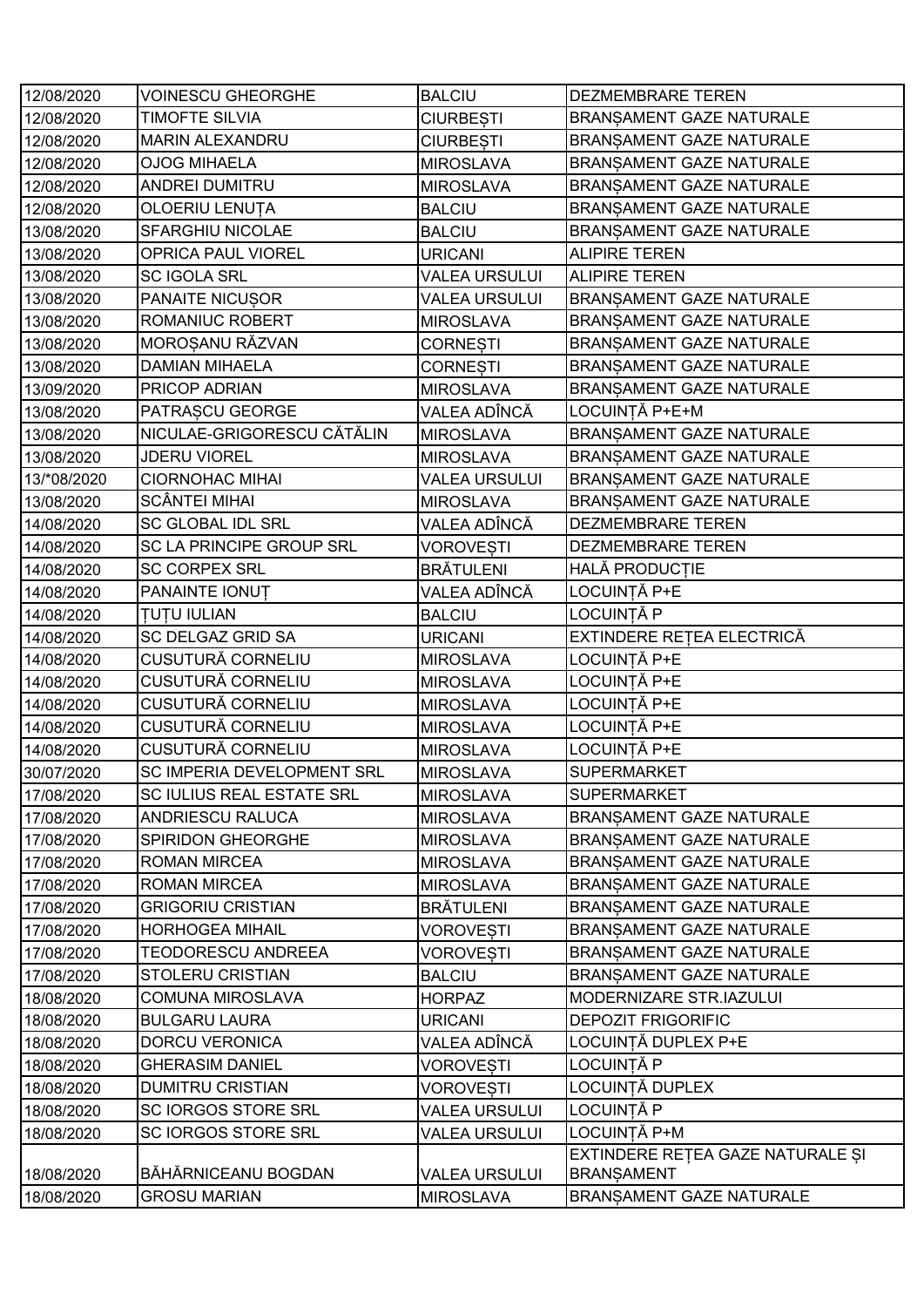| 18/08/2020 | <b>DUMITRACHI GELU</b>                                                           | <b>BALCIU</b>        | <b>BRANSAMENT GAZE NATURALE</b>                 |
|------------|----------------------------------------------------------------------------------|----------------------|-------------------------------------------------|
| 18/08/2020 | PARFENE CAVIUS                                                                   | <b>BALCIU</b>        | BRANSAMENT GAZE NATURALE                        |
| 18/08/2020 | VIZU IONEL și ADELA                                                              | <b>HORPAZ</b>        | LOCUINȚĂ P                                      |
| 18/08/2020 | <b>SC LION PALAS SRL</b>                                                         | VALEA ADÎNCĂ         | LOCUINȚĂ P+E                                    |
| 18/08/2020 | <b>SC LION PALAS SRL</b>                                                         | VALEA ADÎNCĂ         | LOCUINȚĂ P+E                                    |
| 18/08/2020 | <b>SC LION PALAS SRL</b>                                                         | VALEA ADÎNCĂ         | LOCUINTĂ P+E                                    |
| 18/08/2020 | <b>SC LION PALAS SRL</b>                                                         | VALEA ADÎNCĂ         | LOCUINTĂ S+P+E                                  |
| 18/08/2020 | <b>SC LION PALAS SRL</b>                                                         | VALEA ADÎNCĂ         | LOCUINȚĂ S+P+E                                  |
| 18/08/2020 | <b>SC LION PALAS SRL</b>                                                         | VALEA ADÎNCĂ         | LOCUINȚĂ P+E                                    |
| 18/08/2020 | <b>GRIGORICĂ LENUȚA</b>                                                          | <b>VOROVESTI</b>     | LOCUINȚĂ P+E                                    |
| 18/08/2020 | SC GEOLOR STONE SRL reprezentata<br>de ROMAN VERONA                              | <b>HORPAZ</b>        | LOCUINȚĂ S+P+E                                  |
| 18/08/2020 | SC GEOLOR STONE SRL reprezentata<br>de ROMAN VERONA                              | <b>HORPAZ</b>        | LOCUINȚĂ S+P+E                                  |
| 18/08/2020 | SC GEOLOR STONE SRL reprezentata<br>de ROMAN VERONA                              | <b>HORPAZ</b>        | LOCUINȚĂ S+P+E                                  |
| 14/08/2020 | <b>ANTOHI CARMEN</b>                                                             | <b>GĂURENI</b>       | LOCUINȚĂ DUPLEX P+E                             |
| 19/08/2020 | KAZEMI CARMEN SI SAMAD                                                           | <b>MIROSLAVA</b>     | <b>ALIPIRE TEREN</b>                            |
| 19/08/2020 | <b>APOPEI COSTEL</b>                                                             | <b>PROSELNICI</b>    | LOCUINTĂ P+M                                    |
| 19/08/2020 | <b>BRINIUC MIRCEA</b>                                                            | <b>VOROVESTI</b>     | LOCUINȚĂ P+E                                    |
|            |                                                                                  |                      | EXTINDERE RETEA GAZE NATURALE ȘI                |
| 19/08/2020 | PICHIU CRISTIAN                                                                  | <b>URICANI</b>       | <b>BRANSAMENT</b>                               |
| 19/08/2020 | PRISACARU ANA                                                                    | <b>MIROSLAVA</b>     | <b>DEZMEMBRARE TEREN</b>                        |
| 19/08/2020 | NECULAI NARCIS BOGDAN și<br>CAROLINA, CEPALIS EDUARD și<br><b>CORNELIA DOINA</b> | <b>VALEA URSULUI</b> | <b>INFORMARE</b>                                |
|            | NECULAI NARCIS BOGDAN și<br>CAROLINA, CEPALIS EDUARD și                          |                      |                                                 |
| 19/08/2020 | <b>CORNELIA DOINA</b>                                                            | <b>VALEA URSULUI</b> | <b>INFORMARE</b>                                |
| 19/08/2020 | <b>VOINESCU DAN</b><br>SC NOVALIS EXPERT IMOB SRL prin                           | <b>BALCIU</b>        | <b>INFORMARE</b>                                |
| 19/08/2020 | <b>NECULAI NARCIS BOGDAN</b>                                                     | <b>VALEA URSULUI</b> | <b>ALIPIRE TEREN</b>                            |
| 19/08/2020 | SC NOVALIS EXPERT IMOB SRL prin<br>NECULAI NARCIS BOGDAN                         | <b>VALEA URSULUI</b> | <b>ALIPIRE TEREN</b>                            |
| 19/08/2020 | PRISACARU ANA                                                                    | <b>MIROSLAVA</b>     | <b>DEZMEMBRARE TEREN</b>                        |
| 20/08/2020 | <b>TOMA VASILE</b>                                                               | <b>HORPAZ</b>        | INTRARE ÎN LEGALITATE LOCUINȚĂ<br>INDIVIDUALĂ P |
| 21/08/2020 | <b>CHIRICA MARIUS CODRIN</b>                                                     | VALEA ADÎNCĂ         | LOCUINȚĂ DUPLEX P+E                             |
| 21/08/2020 | MUNTEANU LUMINITA                                                                | <b>VOROVESTI</b>     | <b>FOISOR</b>                                   |
| 21/08/2020 | <b>ICHIM CLARA</b>                                                               | VALEA ADÎNCĂ         | LOCUINȚĂ P                                      |
| 21/08/2020 | SC RCM ROT DESIGN SRL                                                            | VALEA ADÎNCĂ         | LOCUINȚĂ P+M                                    |
| 21/08/2020 | <b>GRIGORE CIPRIAN</b>                                                           | VALEA ADÎNCĂ         | LOCUINTĂ P+E                                    |
| 21/08/2020 | <b>BOSTACA GERANIMO</b>                                                          | <b>MIROSLAVA</b>     | LOCUINȚĂ P+E                                    |
| 21/08/2020 | <b>COCIA VASILE</b>                                                              | <b>HORPAZ</b>        | LOCUINȚĂ P                                      |
| 21/08/2020 | PRISACARU VASILE                                                                 | <b>MIROSLAVA</b>     | <b>DEZMEMBRARE TEREN</b>                        |
| 21/08/2020 | PRISACARU VASILE                                                                 | <b>MIROSLAVA</b>     | DEZMAMBRARE TEREN                               |
| 21/08/2020 | <b>GRIGORAS MARIAN SI IONELA</b>                                                 | <b>MIROSLAVA</b>     | DEZMEMBRARE TEREN                               |
| 21/08/2020 | <b>ICHIM DANIEL</b>                                                              | <b>HORPAZ</b>        | DEZMEMBRARE TEREN                               |
| 21/08/2020 | <b>GABOR ELENA</b>                                                               | <b>HORPAZ</b>        | DEZMEMBRARE TEREN                               |
| 21/08/2020 | MIHALACHE ANICA                                                                  | <b>VOROVESTI</b>     | <b>DEZMEMBRARE TEREN</b>                        |
| 24/08/2020 | <b>TIMOFTE MARIA</b>                                                             | <b>MIROSLAVA</b>     | <b>INFORMARE</b>                                |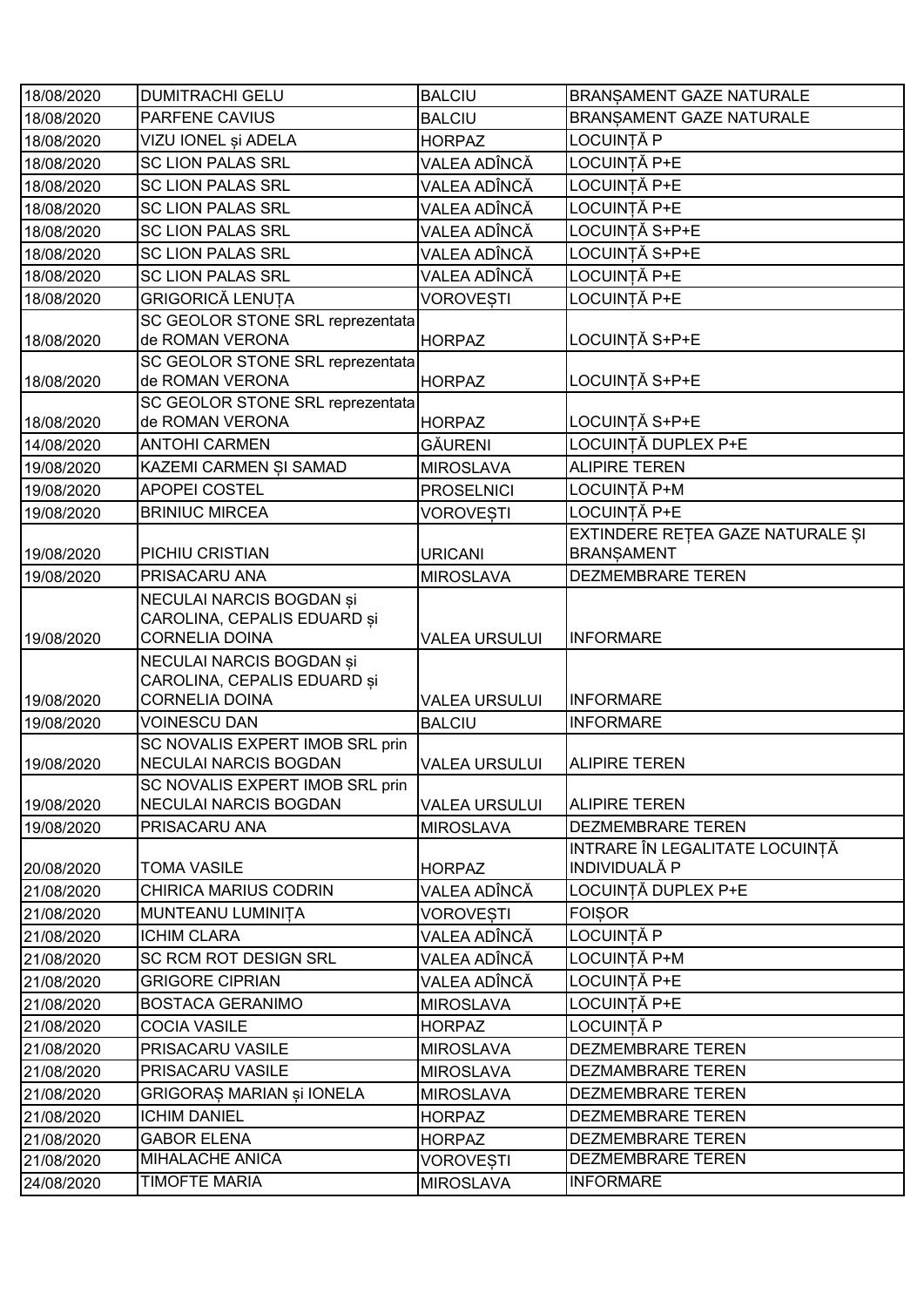|            | COTILICI SILVIU GABRIEL, HOGAȘ   |                      |                                                       |
|------------|----------------------------------|----------------------|-------------------------------------------------------|
| 24/08/2020 | <b>CĂTĂLINA</b>                  | VALEA ADÎNCĂ         | LOCUINȚĂ S+P+E                                        |
| 24/08/2020 | RADU VASILE, LAZĂR MARIA         | <b>MIROSLAVA</b>     | <b>INFORMARE</b>                                      |
| 24/08/2020 | <b>SC TERA CEREAL CONSUM SRL</b> | <b>BRÄTULENI</b>     | <b>ALIPIRE TEREN</b>                                  |
| 24/08/2020 | <b>IONIȚĂ GABRIEL</b>            | <b>VALEA URSULUI</b> | <b>DREPT SERVITUTE</b>                                |
| 24/08/2020 | <b>FILOTE DIDINA</b>             | <b>MIROSLAVA</b>     | <b>INFORMARE</b>                                      |
| 25/08/2020 | <b>BUINCEANU CONSTANTIN</b>      | <b>MIROSLAVA</b>     | <b>INFORMARE</b>                                      |
| 25/08/2020 | <b>MOISII IULIAN</b>             | <b>MIROSLAVA</b>     | <b>DEMOLARE C1</b>                                    |
| 25/08/2020 | <b>BRASOVEANU GABRIELA</b>       | <b>MIROSLAVA</b>     | MODERNIZARE LOCUINȚĂ                                  |
|            | SC GEOLOR STONE SRL reprezentata |                      |                                                       |
| 25/08/2020 | de ROMAN VERONA                  | <b>HORPAZ</b>        | LOCUINȚĂ P+E                                          |
| 25/08/2020 | <b>DĂMOC MIHAI</b>               | VALEA ADÎNCĂ         | EXTINDERE REȚEA GAZE NATURALE ȘI<br><b>BRANŞAMENT</b> |
|            | SC GEOLOR STONE SRL reprezentata |                      |                                                       |
| 25/08/2020 | de ROMAN VERONA                  | <b>HORPAZ</b>        | LOCUINȚĂ P+E                                          |
|            | SC GEOLOR STONE SRL reprezentata |                      |                                                       |
| 25/08/2020 | de ROMAN VERONA                  | <b>HORPAZ</b>        | LOCUINȚĂ P+E                                          |
| 25/08/2020 | <b>BUDĂU PARASCHIVA</b>          | <b>MIROSLAVA</b>     | <b>INFORMARE</b>                                      |
| 26/08/2020 | <b>SC MIROIMOB UNO SRL</b>       | <b>MIROSLAVA</b>     | <b>DEZMEMBRARE TEREN</b>                              |
|            |                                  |                      | ALIMENTARE CU ENERGIE ELECTRICĂ                       |
| 26/08/2020 | <b>SC DELGAZ GRID SA</b>         | <b>BALCIU</b>        | STATIE DE BETOANE                                     |
| 26/08/2020 | <b>CRIVOI ANDREEA</b>            | <b>CORNESTI</b>      | LOCUINȚĂ P+M                                          |
| 26/08/2020 | <b>GÎRBACIU MARCEL</b>           | <b>PROSELNICI</b>    | <b>INFORMARE</b>                                      |
| 26/08/2020 | GÎRBACIU MARCEL                  | <b>PROSELNICI</b>    | <b>INFORMARE</b>                                      |
| 27/08/2020 | <b>SC FLORI DESIGN SRL</b>       | VALEA ADÎNCĂ         | ALIMENTARE CU ENERGIE ELECTRICĂ<br>LOCUINTE COLECTIVE |
| 27/08/2020 | NĂVALĂ FLORIN                    | VALEA ADÎNCĂ         | LOCUINȚĂ P+M                                          |
| 27/08/2020 | NĂVALĂ FLORIN                    | VALEA ADÎNCĂ         | LOCUINȚĂ P+M                                          |
| 27/08/2020 | NĂVALĂ FLORIN                    | VALEA ADÎNCĂ         | LOCUINȚĂ P+M                                          |
| 27/08/2020 | <b>SC LOREDA PLUS SRL</b>        | <b>MIROSLAVA</b>     | <b>DEZMEMBRARE TEREN</b>                              |
| 27/08/2020 | PFA GUZGĂ GELU                   | <b>MIROSLAVA</b>     | <b>DEZMEMBRARE TEREN</b>                              |
| 27/08/2020 | PFA GUZGĂ GELU                   | <b>MIROSLAVA</b>     | DEZMEMBRARE TEREN                                     |
| 27/08/2020 | PFA GUZGĂ GELU                   | <b>MIROSLAVA</b>     | DEZMEMBRARE TEREN                                     |
| 27/08/2020 | POPA DUMITRU                     | <b>MIROSLAVA</b>     | DEMOLARE C2,C2,C3                                     |
| 27/08/2020 | MIHĂILĂ ALEXANDRU                | <b>CORNESTI</b>      | <b>BRANSAMENT GAZE NATURALE</b>                       |
| 27/08/2020 | SC BMC HOME CONSTRUCT SRL        | <b>HORPAZ</b>        | <b>DEZMEMBRARE TEREN</b>                              |
| 27/05/2020 | VÂTĂ DANIEL                      | VALEA ADÎNCĂ         | LOCUINȚĂ D+P+E+M                                      |
| 27/08/2020 | <b>SC ACCIS SRL</b>              | <b>VALEA URSULUI</b> | LOCUINȚĂ P+E                                          |
| 27/08/2020 | <b>SC ACCIS SRL</b>              | <b>VALEA URSULUI</b> | LOCUINȚĂ P+E                                          |
| 27/08/2020 | ANDRIESANU LOREDANA              | <b>CORNESTI</b>      | BRANSAMENT GAZE NATURALE                              |
| 28/08/2020 | SAVA ALEXANDRU                   | VALEA ADÂNCĂ         | <b>INFORMARE</b>                                      |
| 28/08/2020 | DOROBĂȚ IONEL IRINEL             | <b>CIURBESTI</b>     | LOCUINȚĂ P                                            |
| 28/08/2020 | MAVRIS FLORIN CRISTIAN și ALINA  | VALEA ADÂNCĂ         | <b>ALIPIRE 2 LOTURI</b>                               |
|            | AMBROZIE MARICICA, MERTIC        |                      |                                                       |
| 28/08/2020 | ALEXANDRU                        | <b>URICANI</b>       | <b>INFORMARE</b>                                      |
| 28/08/2020 | CIURCANU OANA ELENA              | <b>HORPAZ</b>        | <b>ALIPIRE 2 LOTURI</b>                               |
| 28/08/2020 | <b>SC ACCIS SRL</b>              | <b>VALEA URSULUI</b> | LOCUINTĂ P+1E                                         |
| 28/08/2020 | <b>SC ACCIS SRL</b>              | <b>VALEA URSULUI</b> | LOCUINȚĂ P+1E                                         |
| 28/08/2020 | FILIOREANU CRINA PETRONELA       | VALEA ADÂNCĂ         | LOCUINȚĂ P+1E+M                                       |
|            | SC GEOLOR STONE SRL reprezentata |                      |                                                       |
| 28/08/2020 | de ROMAN VERONA                  | <b>HORPAZ</b>        | LOCUINȚĂ Sp+P+1E                                      |